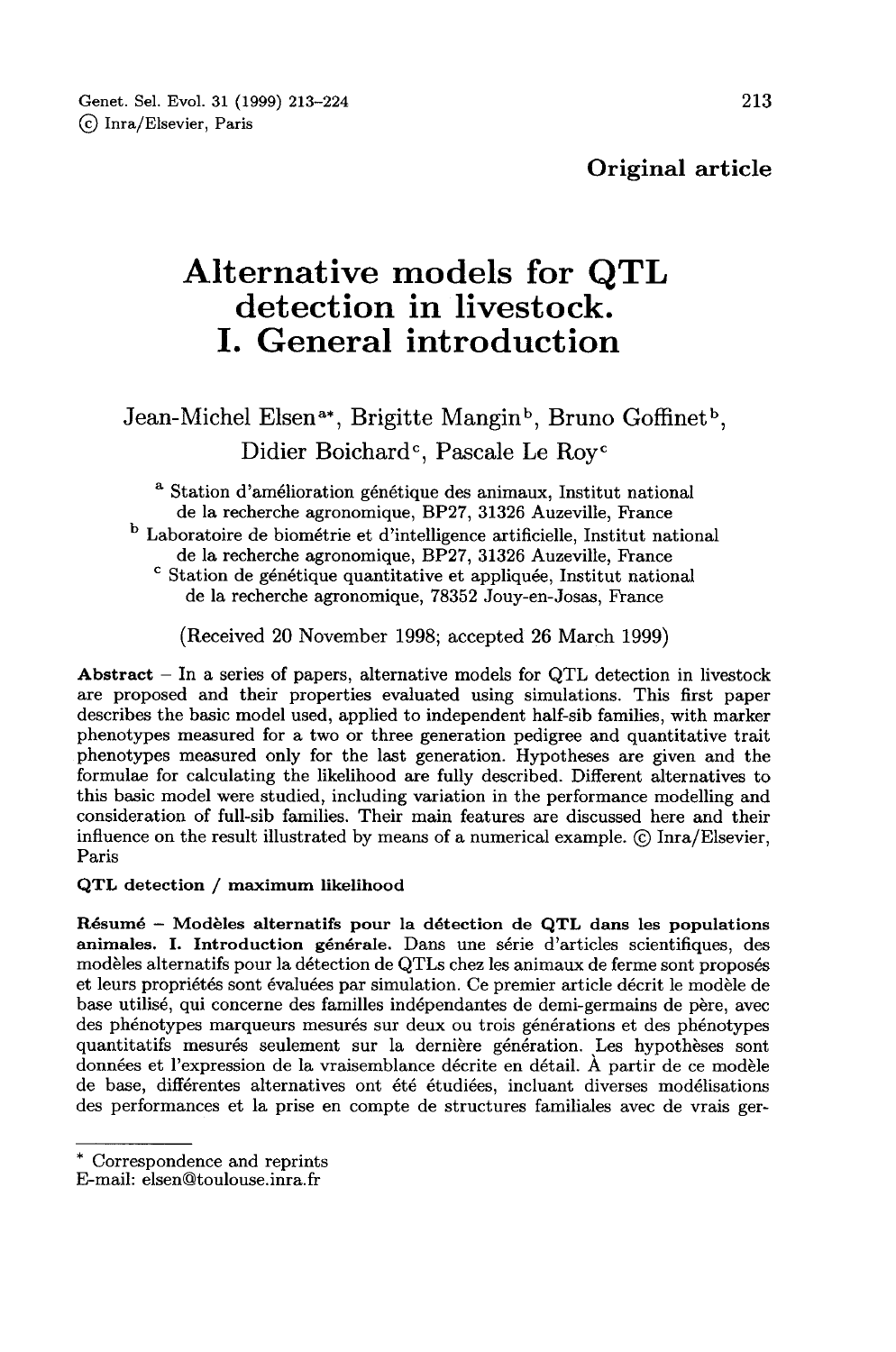mains. Leurs principales caractéristiques sont décrites et une illustration est donnée. © Inra/Elsevier, Paris

détection de QTL / maximum de vraisemblance

# 1. INTRODUCTION

Over the last 15 years, tremendous progress has been achieved in genome analysis techniques leading to significant development of gene mapping in plant and animal species. These maps are powerful tools for QTL detection. The general principle for detecting QTL is that, within family (half-sibs, full-sibs or, when available, F2 or backcrosses from homozygous parental lines), due to genetic linkage, an association is expected between chromosomal segments received by progenies from a common parent and performance trait distribution, if a QTL influencing the trait is located within or close to the traced segment [24, 28]. Experiments were designed to identify QTL in major livestock species and the first QTLs have now been published for cattle [7] and pigs [1].

Following the early paper by Neimann-Sorensen and Robertson [22], the first statistical methods used to analyse these experiments considered only one marker at a time and were based on the analysis of variance of data including a fixed effect for the marker nested within sire (the two levels of this effect corresponding to the two alleles at a given locus which a given sire could transmit to its progeny). Efforts were made to better exploit available information in order to increase the power of detecting QTL and estimation behaviour.

- A better identification of grandparental chromosome segments transmitted by the parent was achieved using interval mapping [17] and further, for inbred and outbred populations, accounting for all marker information on the corresponding chromosome [10, 11, 13].

 $-$  Because the within-sire allele trait distribution is a mixture due to QTL segregation in the dam population, detection tests based on a comparison of likelihoods, were proposed to use data more thoroughly [14, 18, 27]. Intermediate approaches combining linear analysis of variance and exact maximum like-

– While the first models considered families as independent sets of data, recent papers have shown how to include pedigree structure [9].

- The problem of testing for more than one QTL segregating on a chromosome has been dealt with by different authors in the simpler plant situation [12] but no final conclusions have yet been reached, in particular due to the lack of theory concerning the rejection threshold when testing in this multi-QTL context, as compared to the single QTL case [17, 23!.

In developing software for analysing data from QTL detection designs in livestock, we started from a model similar to the one proposed by Knott et al. [15] and Elsen et al. [4] and compared alternative solutions for the estimation of phases in the sires, simplification of the likelihood, genetic hypotheses concerning the QTL and an extension of the methods to include the case of two QTLs and a mixture of full- and half-sib families. These comparisons and extensions will be published in related papers [8, 19, 20]. In this first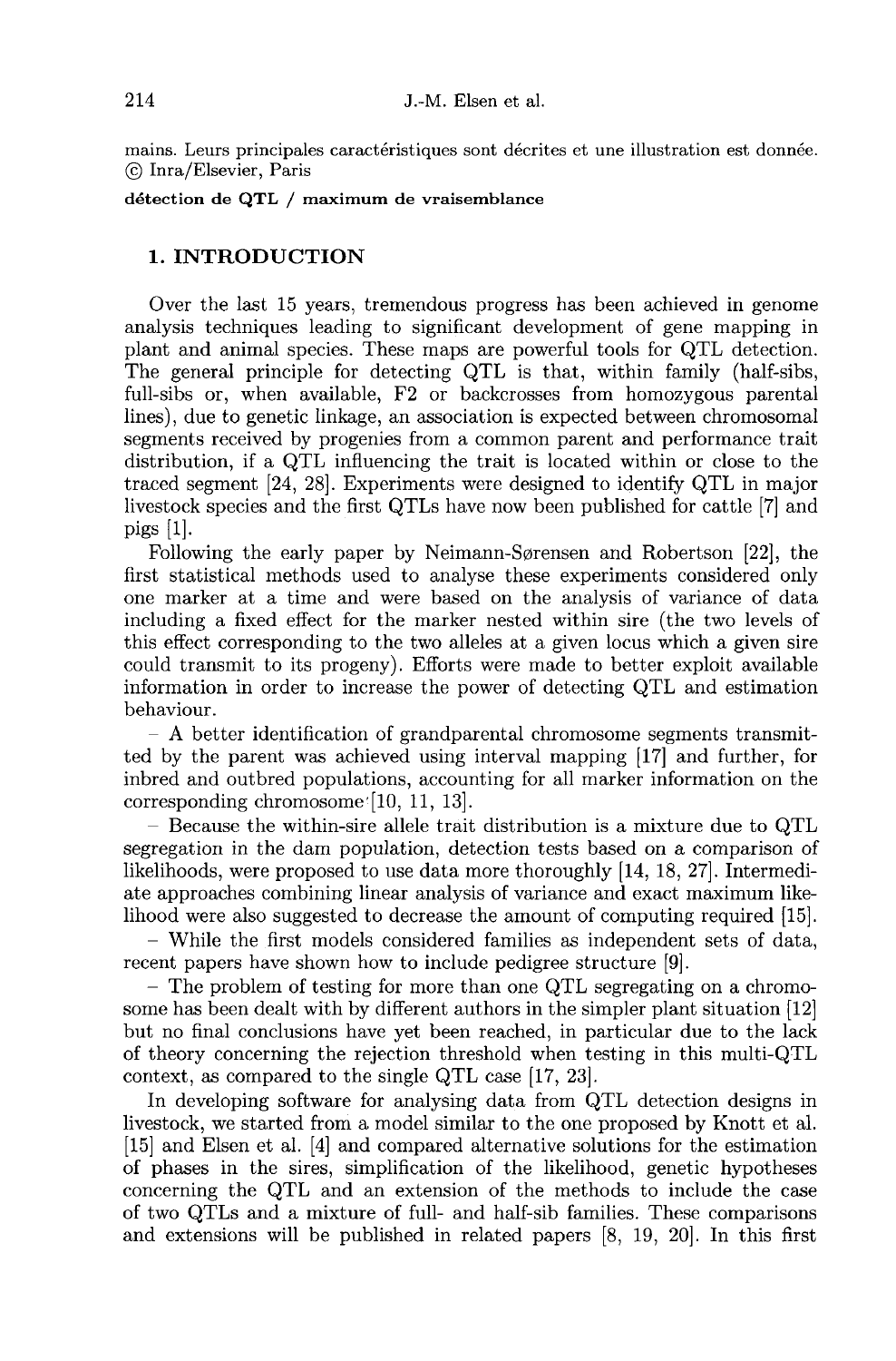part, common hypotheses and notations are given, as well as the argument for the alternative studied. A numerical application illustrates how different conclusions may depend on the solution chosen.

#### 2. BASIC MODEL

#### 2.1. Hypotheses, notation

The population is considered as a set of independent sire families, all dams being themselves unrelated to each other and to the sires. Let i be the identification of a family. Thus, the global likelihood  $\Lambda$  is the product of withinsire likelihoods  $\Lambda_i$ .

Let ij be a mate  $(j = 1, ..., n_i)$  of sire i  $(i = 1, ..., n)$  and ijk  $(k = 1, ..., n_{ij})$  the progeny of dam ij. Available information consists of individual phenotypes  $yp_{ijk}$  of progeny  $ijk$  for a quantitative trait and marker phenotypes of progeny, parents and grandparents for a set of codominant loci. Marker phenotypes will be denoted as follows:

| sire $\it i$                            | $ms_i = \{ms_i^{l1},ms_i^{l2}\}_{l=1,,L}$                 |
|-----------------------------------------|-----------------------------------------------------------|
| $\text{dam } ij$                        | $md_{ij} = \{md_{ij}^{l1}, md_{ij}^{l2}\}_{l=1,\ldots,L}$ |
| progeny $ijk$                           | $mp_{ijk} = \{mp_{ijk}^{l1}, mp_{ijk}^{l2}\}_{l=1,,L}$    |
| paternal grand<br>sire $\boldsymbol{i}$ | $mss_i = \{mss_i^{l1}, mss_i^{l2}\}_{l=1,,L}$             |
| paternal granddam $\boldsymbol{i}$      | $mds_i = \{mds_i^{l1},mds_i^{l2}\}_{l=1,,L}$              |
| maternal grandsire $ij$                 | $msd_{ij} = \{msd_{ij}^{l1},msd_{ij}^{l2}\}_{l=1,,L}$     |
| maternal granddam $ij$                  | $mdd_{ij} = \{mdd_{ij}^{l1}, mdd_{ij}^{l2}\}_{l=1,,L}$    |

Each pair (e.g.  $ms_i^{l1}, ms_i^{l2})$  corresponds to the two alleles observed at locus l. When considering strictly half-sib families, only one progeny is measured per dam  $(n_{ij} = 1)$ , and the k index can be omitted.

Marker information concerning sire i family is pooled in vector  $M_i$  which per dam  $(n_{ij} = 1)$ , and the k index can be omitted.<br>
Marker information concerning sire *i* family is pooled in vector  $M_i$  which<br>
includes at least the progeny phenotypes  $mp_{ijk}$ . Marker information concerning<br>
sire *i* p The vector of marker information concerning progeny of dam  $ij$  will be noted sire *i* progeny and sire *i* mates will be denoted  $mp_i$  and  $md_i$ , respectively.<br>The vector of marker information concerning progeny of dam *ij* will be noted<br> $mp_{ij}$ . The vector of information concerning parents of sire

L marker loci belonging to a previously known linkage group are considered simultaneously. Recombination rates between marker loci are assumed to be known perfectly from previous independent analyses. A given marker locus within a linkage group is indexed as l.

In the multi-marker phenotypes  $ms_i$  and  $md_{ij}$ , the numbering of alleles {1, 2} for each locus is arbitrarily defined. These multi-marker phenotypes may have different corresponding genotypes  $hs_i$  and  $h d_{ij}$  with a given distribution of alleles on the two chromosomes.  $hs_i$  is an  $L \times 2$  matrix  $\{hs_i^1, hs_i^2\}$ , with the first column  $hs_i^1$  corresponding to the chromosome transmitted by the grandsire to the sire, and the second column  $hs_i^2$  corresponding to the chromosome transmitted by the granddam to the sire. Equivalently,  $h d_{ij} = \{h d_{ij}^1, h d_{ij}^2\}.$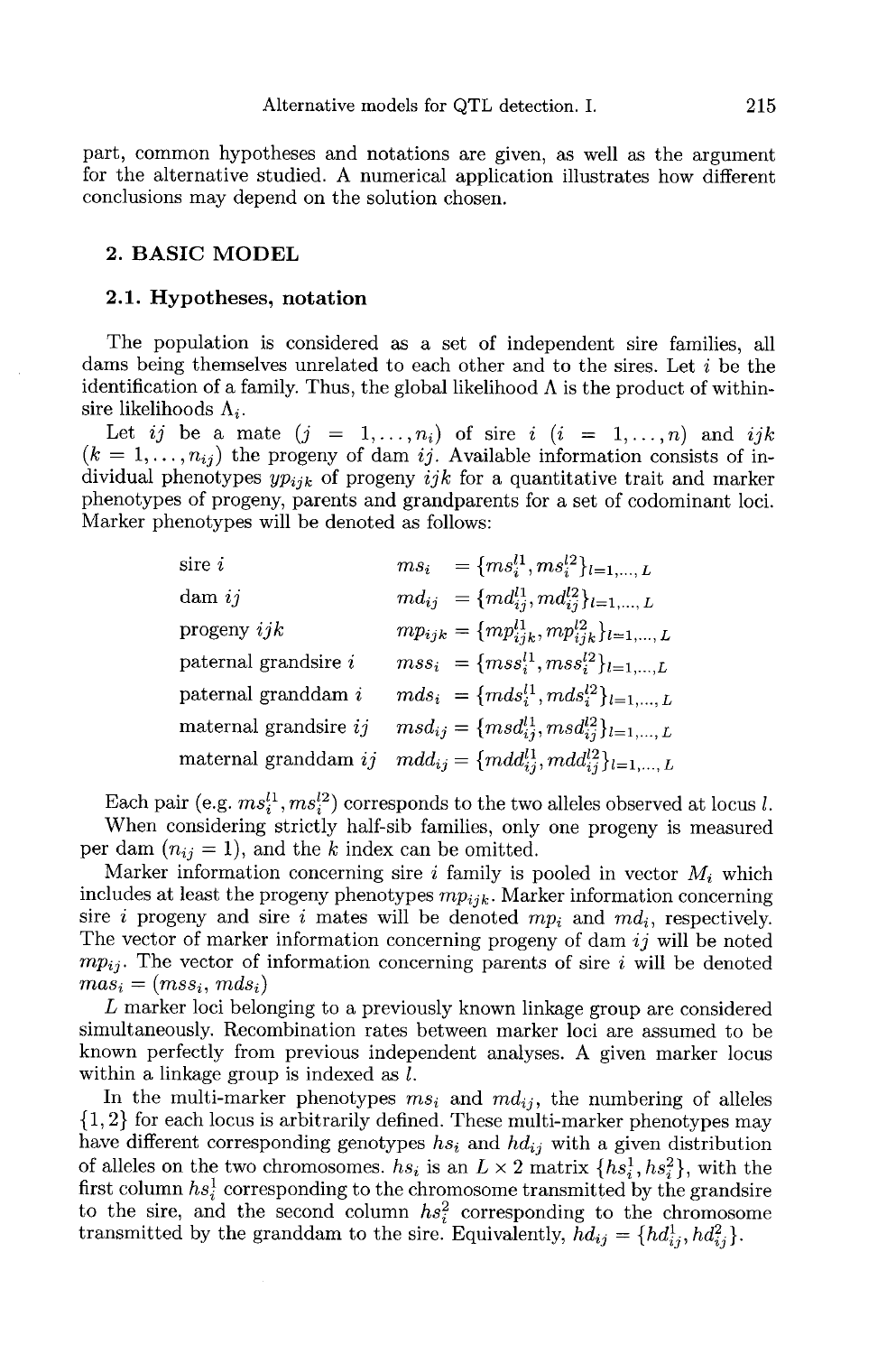216 J.-M. Elsen et al.<br>When available, the ancestry information concerning the markers  $(mss_i)$ and  $mds_i$  for the sire i) may help determine the phase, i.e. determining the grandparental origin of alleles  $ms_i^{l_1}$  and  $ms_i^{l_2}$ . Similarly,  $msd_{ij}$  and  $mdd_{ij}$  may provide information on the dam  $ij$  phase. This is not always possible, and ancestry information is not always available. Under these circumstances, the  $hs_i$  (and  $hd_{ij}$ ) genotypes are only given as a probability, using information from the progeny and, when collected, from the mates. The algebra for computing this probability is described in detail in the next section.

The position of locus  $l$  is given by  $x_l$ , its distance in cM from the extremity of its linkage group. At any position  $x$  within this group, the hypothesis is tested that sire i (in half-sib structure) or sire i and/or dam ij (in mixed half/fullsib structure) are heterozygous for a quantitative gene,  $QTL_x$ , influencing the mean of the trait distribution. In the case of half-sib families, this mean is  $\mu_i^{x_1}$ or  $\mu_i^{x_2}$ , depending on the grandparental segment 1 or 2 received from the sire at location x. In the case of full-sib families, this mean is  $\mu_{ij}^{x11}, \mu_{ij}^{x12}, \mu_{ij}^{x21}$  or  $\mu_{ii}^{x22}$ , depending on the grandparental segments 1 or 2 received from the sire and dam.

Given the sire allele received at location x  $(d_{ijk}^x = 1 \text{ or } 2)$ , or in full-sib families, given the sire and dam alleles received  $(d_{ijk}^x = (1,1), (1,2), (2,1)$  or  $(2, 2)$ ), the quantitative trait for progeny *ijk* is normally distributed with a (2, 2)), the quantitative trait for progeny *ijk* is normally distributed with a mean  $\mu_i^{xd_{ijk}^x} + X_{ijk}\beta$  and a variance  $\sigma_e^2$ ,  $\beta$  being a vector of fixed effects and  $X_{ijk}$  the corresponding incidence vector.

In the following, the description is restricted to the half-sib family structure and the  $\beta$  vector is omitted. An extension to include a mixed structure with full- and half-sib families is described in Le Roy et al. [19].

#### 2.2. Likelihood

With the hypotheses described above, and omitting the  $k$  indices, the likelihood is

$$
\Lambda^x = \prod_i \Lambda_i^x = \prod_i \sum_{hs_i} p(hs_i/M_i) \prod_{j=1}^{n_i} \sum_{q=1}^2 p(d_{ij}^x = q/hs_i, M_i) f(yp_{ij}/d_{ij}^x = q)
$$

This likelihood depends on the following three terms.

1) The penetrance function  $f(yp_{ij}/d_{ij}^x = q)$  which is conditional on the q chromosome segment transmitted by the sire. This penetrance will be 1) The penetrance function  $f(yp_{ij}/d_{ij}^x = q)$  which is conditional on the q chromosome segment transmitted by the sire. This penetrance will be assumed to be normal. Let  $\phi(y; \mu, \sigma^2) = \frac{1}{\sqrt{2\pi}\sigma} \exp\{-\frac{1}{2} \left(\frac{y-\mu}{\sigma}\right$  $f(yp_{ij}/d_{ij}^x = q) = \phi(yp_{ij}; \mu_i^{xq}, \sigma_e^2).$ 

When necessary, the following alternative parameterization will be used for the mean:  $\mu_i^{x_1} = \mu_i + \alpha_i^{x_2} = \mu_i - \alpha_i^{x_1} = \alpha_i^{x_2} = \mu_i - \alpha_i^{x_2} = \mu_i$  being the within half-sib average effect of the QTL substitution, denoted as the QTL substitution effect below. In the particular situation where the QTL has two isofrequent alleles with an additive effect, the expected effect  $\alpha_i^x$  at the exact location of the QTL is equal to half the genetic difference between homozygous carriers [6].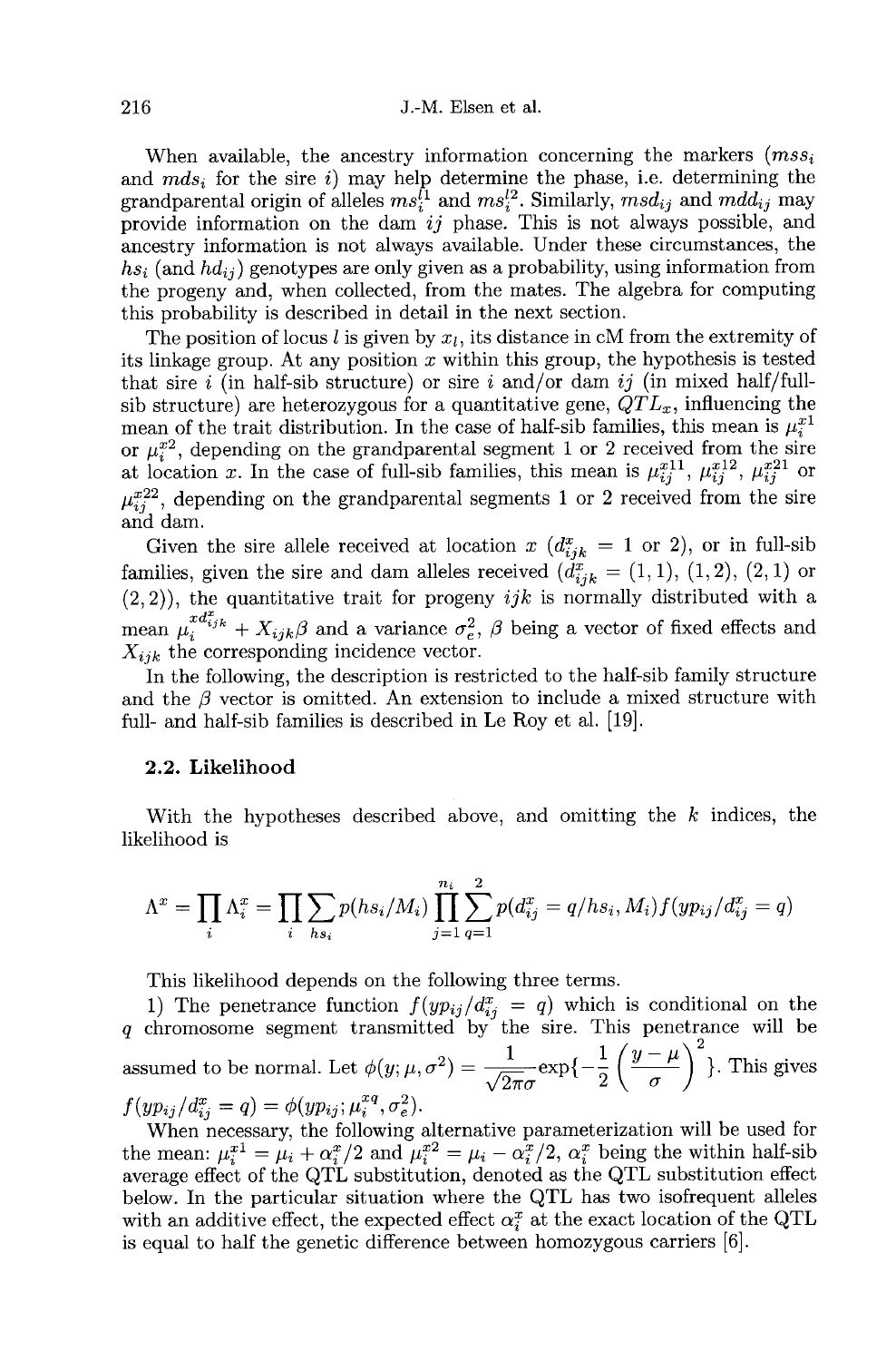It must be emphasized that the half-sib correlation is accounted for by estimating within-sire means  $\mu_i^{xq}$  or  $\mu_i$ . In Knott et al. [15], the deviation from the family mean  $yp_{ij} - \sum yp_{ij}/n_i$  was considered rather than  $yp_{ij}$  directly, J

with some approximation to simplify the likelihood computation  $[4]$ . All these approaches assumed no relationship between parents in the pedigree.

with some approximation to simplify the likelihood computation [4]. All these<br>approaches assumed no relationship between parents in the pedigree.<br>2) The transmission probability  $p(d_{ij}^x = q/hs_i, M_i)$ , i.e. probability for<br>pr location x ( $q = 1$  from the grandsire,  $q = 2$  from the granddam).

Let  $\gamma_{ij}^l(hs_i)$  be a variable indicating the grandparental origin of marker  $l$  for progeny ij (0 unknown, 1 grand sire, 2 grand dam). Let A, B and C be three possible marker alleles for locus  $l$ .  $\gamma_{ij}^{l}(hs_{i})$  is computed as follows

|          | then     |                            |                            |                       |
|----------|----------|----------------------------|----------------------------|-----------------------|
| $hs_i^1$ | $hs_i^2$ | $md_{ij}$                  | $mp_{ii}$                  | $\gamma_{ij}^l(hs_i)$ |
| A        | A        | Α                          | AC $(\forall C)$           | 0                     |
| A        | B        | Α                          | AC ( $\forall$ C $\neq$ B) | 1                     |
| A        | В        | Α                          | BC ( $\forall$ C $\neq$ A) | $\overline{2}$        |
| A        | В        | BC ( $\forall$ C $\neq$ A) | AB                         | 1                     |
| A        | B        | AC ( $\forall$ C $\neq$ B) | AB                         | $\overline{2}$        |
| A        | В        | AB                         | AB                         | 0                     |
| A        | в        | unknown                    | AΒ                         |                       |

A B AB AB  $\theta$  and  $\theta$  and  $\theta$  and  $\theta$  and  $\theta$  and  $\theta$  and  $\theta$  and  $\theta$  and  $\theta$  and  $\theta$  and  $\theta$  and  $\theta$  and  $\theta$  and  $\theta$  and  $\theta$  and  $\theta$  and  $\theta$  and  $\theta$  and  $\theta$  and  $\theta$  and  $\theta$  and  $\theta$  and  $\theta$  and  $\theta$ using a map function. Absence of interference was hypothesized, allowing use using a map function. Absence of interference was hypothesized, allowing<br>of the Haldane function. In this case  $r(l_a, l_b) = \frac{1}{2}(1 - \exp\{-2|x_{l_b} - x_{l_a}|\})$ . the Haldane function. In this case  $r(l_a, l_b) = \frac{1}{2}$ <br> $p(d_{ij}^x = q/hs_i, M_i)$  is then computed as follows

case 
$$
p(d_{ij}^x = q/hs_i, M_i)
$$
  
\n
$$
q = \gamma_{ij}^{l_l}(hs_i)
$$
 and 
$$
\gamma_{ij}^{l_l}(hs_i) = \gamma_{ij}^{l_r}(hs_i)
$$
  
\n
$$
\frac{(1 - r(l_l, x))(1 - r(l_r, x))}{1 - r(l_l, l_r)}
$$
  
\n
$$
q \neq \gamma_{ij}^{l_l}(hs_i)
$$
 and 
$$
\gamma_{ij}^{l_l}(hs_i) = \gamma_{ij}^{l_r}(hs_i)
$$
  
\n
$$
q = \gamma_{ij}^{l_l}(hs_i)
$$
 and 
$$
\gamma_{ij}^{l_l}(hs_i) \neq \gamma_{ij}^{l_r}(hs_i)
$$
  
\n
$$
\frac{r(l_l, x)r(l_r, x)}{1 - r(l_l, l_r)}
$$
  
\n
$$
q = \gamma_{ij}^{l_r}(hs_i)
$$
 and 
$$
\gamma_{ij}^{l_l}(hs_i) \neq \gamma_{ij}^{l_r}(hs_i)
$$
  
\n
$$
\frac{(1 - r(l_l, x))r(l_r, x)}{r(l_l, l_r)}
$$
  
\n
$$
q = \gamma_{ij}^{l_r}(hs_i)
$$
 and 
$$
\gamma_{ij}^{l_l}(hs_i) \neq \gamma_{ij}^{l_r}(hs_i)
$$
  
\n
$$
\frac{r(l_l, x)(1 - r(l_r, x))}{r(l_l, l_r)}
$$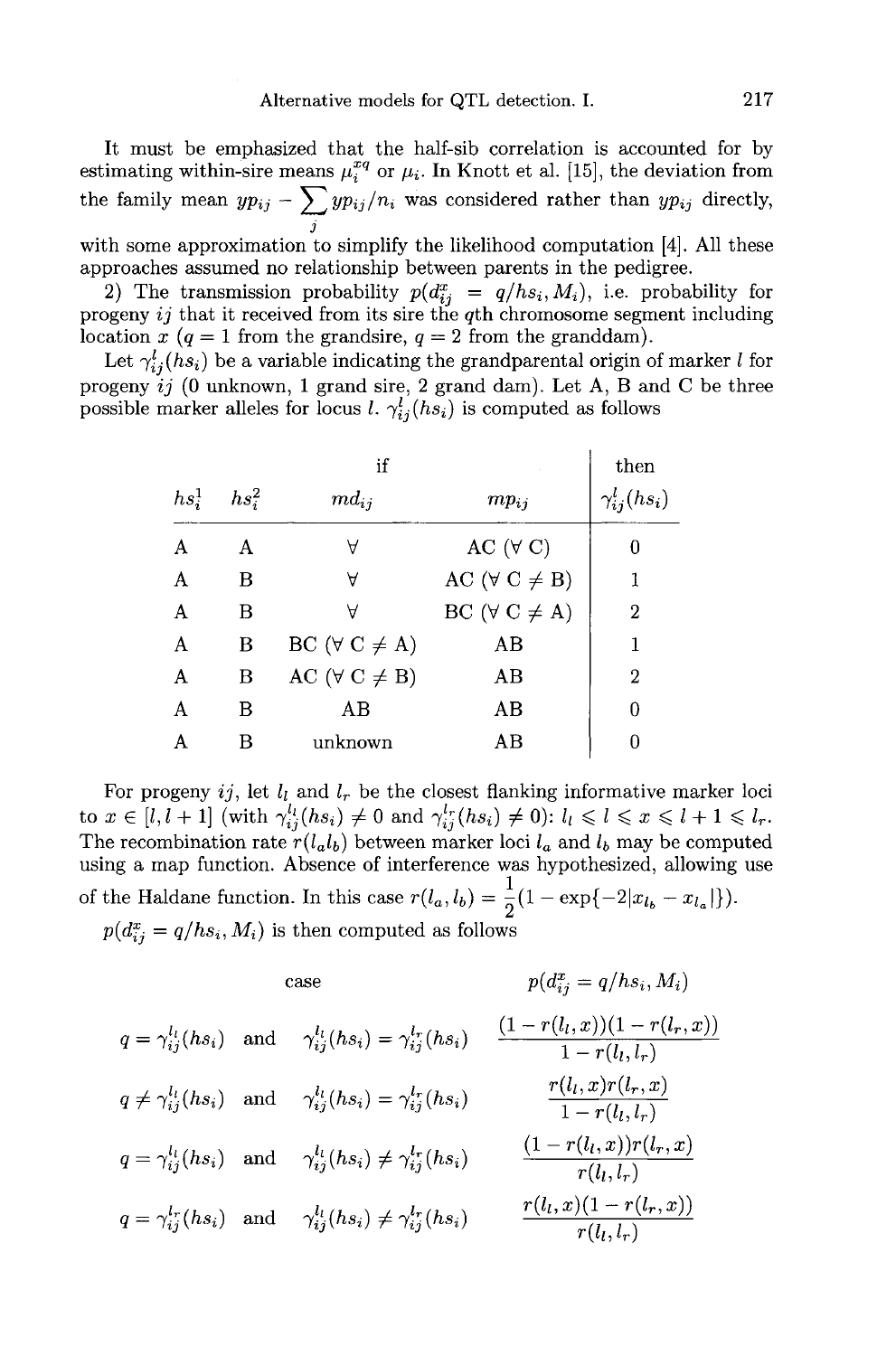The first case corresponds to the absence of recombination between flanking markers, the second and third to one recombination (on the left or on the right of the QTL) and the forth to a double recombination situation, on the left and on the right of the QTL.<br>3) The genotype probability conditional on the marker information  $p(hs_i/M_i)$ . The first case corresponds to the absence of recombination between flanking<br>markers, the second and third to one recombination (on the left or on the right<br>of the QTL) and the forth to a double recombination situation, on

3) The genotype probability conditional on the marker inform<br>In the case of half-sib families, marker information  $M_i$  is  $M_i = (m p_i)$ . Genotype probabilities were computed from the relation:

$$
p(hs_i/M_i) = \frac{p(mp_i/hs_i,md_i).p(hs_i/mas_i,ms_i)}{\sum_{hs_i}p(mp_i/hs_i,md_i).p(hs_i/mas_i,ms_i)}
$$

the right of the QTL.<br>
3) The genotype probability conditional on the marker information  $p(hs_i/M_i)$ <br>
the case of half-sib families, marker information  $M_i$  is  $M_i = (mas_i, ms_i, md_i)$ ,<br>  $p(hs_i/M_i) = \frac{p(mp_i/hs_i, md_i).p(hs_i/mas_i, ms_i)}{\sum_{hs_i} p(mp_i/hs_i$ locus. For a single locus  $l$ , with alleles A, B, C and D (or O when not measured), possible values for the sire genotype were deduced from phenotypic information as described in table L

Table I. Possible sire genotype depending on the phenotypes of the sire itself and of its parents.

| Case | $ms_i$                         | $mss_i$                | $mds_i$                | $hs_i$             |
|------|--------------------------------|------------------------|------------------------|--------------------|
| 1    | AA                             | $\forall$              | Α                      | A/A                |
| 2    | AB                             | $AC(\forall C \neq B)$ | Α                      | A/B                |
| 3    | $\boldsymbol{A}\boldsymbol{B}$ | $BC(\forall C \neq A)$ | Α                      | B/A                |
| 4    | AB                             | Α                      | $AC(\forall C \neq B)$ | B/A                |
| 5    | AB                             | Α                      | $BC(\forall C \neq A)$ | A/B                |
| 6    | AB                             | AB, O                  | AB, O                  | A/B, B/A           |
| 7    | Ω                              | AA                     | $BB(\forall B)$        | A/B                |
| 8    | Ω                              | AB                     | $CC(\forall C)$        | A/C, B/C           |
| 9    | ∩                              | AB                     | CD                     | A/C, A/D, B/C, B/D |
| 10   | Ω                              | Ω                      | AA                     | $-\frac{A}{A}$     |
| 11   | Ω                              | Ω                      | AB                     | $-\frac{A}{B}$     |
| 12   | Ω                              | AA                     | 0                      | $A/-$              |
| 13   | Ω                              | AВ                     | Ω                      | $A/-, B/-$         |
| 14   |                                | Ω                      | Ω                      | $-/-$              |

- any existing allele.<br>  $p(hs_i/mas_i, ms_i) = 0$  or 1 in the first five cases and case 7, 0 or 1/2 for cases 6 and 8, 0 or  $1/4$  for case 9. In the other situations,  $(10-13)$ , this probability depends on the allele frequencies of marker  $l$  (in some instances, the genotype of a sire without individual measurement at locus  $l$  may be partially rebuilt from the progeny information: a sire with at least one progeny AA or one progeny AC from a dam CD is known to carry the A allele; a sire known to carry both A and B alleles will have, with a probability of  $1/2$ , either  $A/B$  or  $B/A$  genotypes at this locus).

In practice, the exploration of possible genotypes was restricted first by assuming linkage equilibrium between marker loci, second by not using marker information in cases where the probability depends on allele frequencies.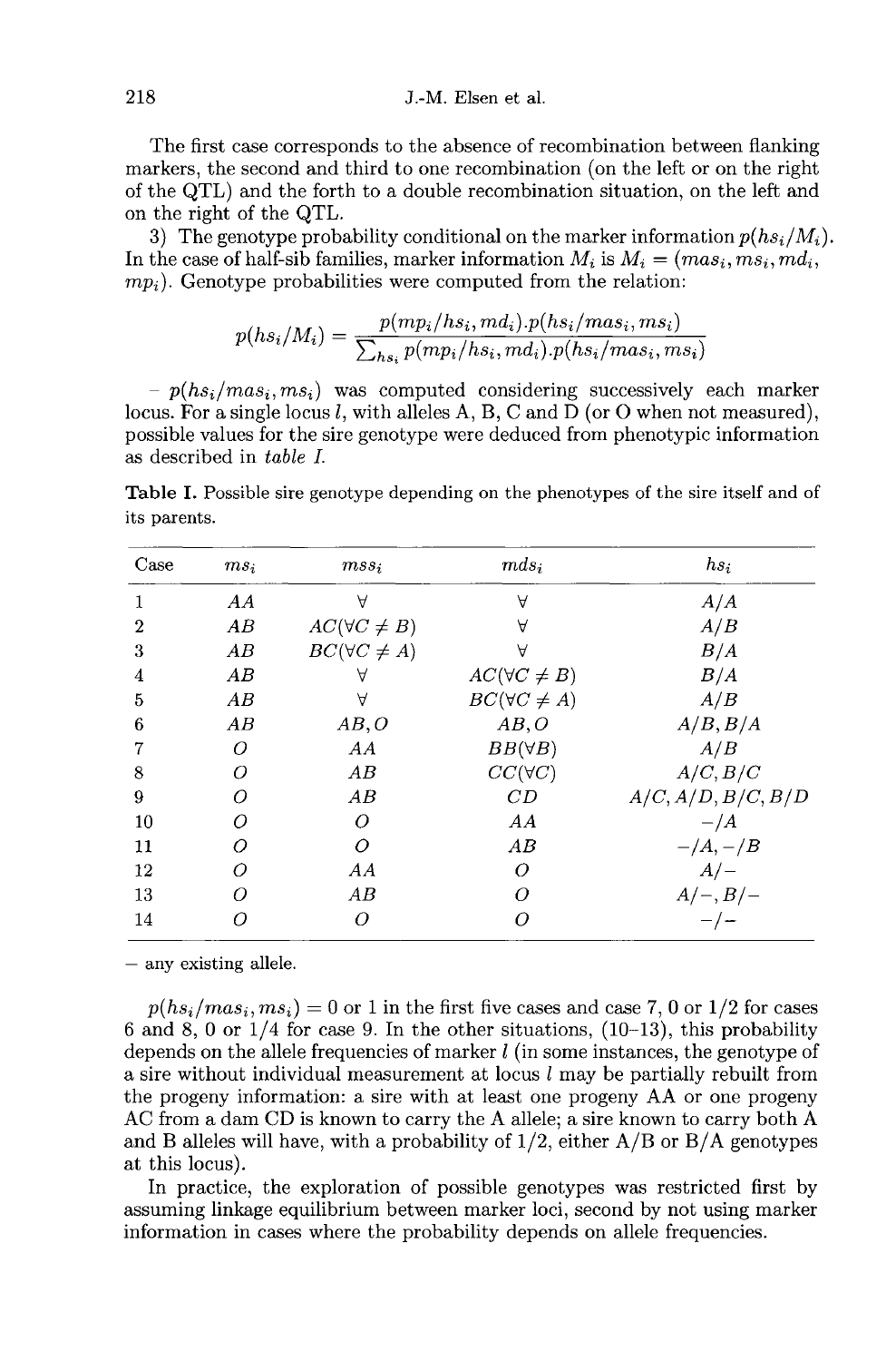In the particular case where no information is available on the ancestry, In the particular case where no information is available on the ancestry,<br> $p(hs_i/ms_i) = (\frac{1}{2})^{L_i}$ ,  $\forall hs_i$  consistent with  $ms_i$ ,  $L_i$  being the number of heterozygous marker loci for sire i and  $p(hs_i/ms_i) = (\frac{1}{2})^{L_i}$ ,  $\forall hs_i$  consistent with  $ms_i$ ,  $L_i$  being the number of het-<br>erozygous marker loci for sire *i* and<br> $p(hs_i/M_i) = \frac{p(mp_i/hs_i, md_i)}{\sum_{hs_i} p(mp_i/hs_i, md_i)}$ <br>considering, in the summation, only those  $hs_i$  which are co

$$
p(hs_i/M_i) = \frac{p(mp_i/hs_i, md_i)}{\sum_{hs_i} p(mp_i/hs_i, md_i)}
$$

progeny marker phenotypes are independent, giving

$$
p(mp_i/hs_i,md_i)=\prod_j p(mp_{ij}/hs_i,md_{ij})
$$

The probability for progeny  $ij$  may be computed using the  $t_{ij}$  vectors of possible transmission from its sire i:  $t_{ij} = (t_{ij}^1, t_{ij}^2, \ldots, t_{ij}^L)$ , which depends on the  $\gamma_{ij}^l(hs_i)$  indicators  $(t_{ij}^l = 1 \text{ if } \gamma_{ij}^l(hs_i) = 1, t_{ij}^l = 2 \text{ if } \gamma_{ij}^l(hs_i) = 2, t_{ij}^l = 1$ or 2 if  $\gamma_{ii}^l(hs_i)=0$ ).

The following recurrence was used to obtain  $p(mp_{ij}/hs_i,md_{ij})$ :

$$
p(mp_{ij}/hs_i,md_{ij})=\sum_{t_{ij}^L}\psi(t_{ij}^L)
$$

with

$$
\psi(t_{ij}^l)=p(mp_{ij}^l/t_{ij}^l,hs_i,md_{ij})\sum_{t_{ij}^{l-1}}p(t_{ij}^l/t_{ij}^{l-1})\psi(t_{ji}^{l-1})
$$

$$
\psi(t_{ij}^1) = p(mp_{ij}^1/t_{ij}^1, hs_i, md_{ij})
$$

d<br>  $\psi(t_{ij}^1) = p(mp_{ij}^1/t_{ij}^1, hs_i, md_{ij})$ <br>
Elements of this recurrence are  $p(t_{ij}^l/t_{ij}^{l-1})$  which is simply  $1 - r(l - 1, l)$  if<br>  $= t_{ij}^{l-1}$  and  $r(l - 1, l)$  if  $t_{ij}^l \neq t_{ij}^{l-1}$ , and  $p(mp_{ij}^l/t_{ij}^l, hs_i, md_{ij})$  which is 0, 1/2 Elements of this recurrence are  $p(t_{ij}^l/t_{ij}^{l-1})$  which is simply  $1 - r(l - 1, l)$  if  $t_{ij}^l = t_{ij}^{l-1}$  and  $r(l - 1, l)$  if  $t_{ij}^l \neq t_{ij}^{l-1}$ , and  $p(mp_{ij}^l/t_{ij}^l, hs_i, md_{ij})$  which is 0, 1/2 or 1 when  $md_{ij}$  was measured, the allele which was not given by the sire in  $mp_{ij}^l$  when  $md_{ij}^l$  was not measured.

To avoid inaccurate estimation of these frequencies, we only considered, for each sire family, marker loci for which the paternal transmission was certain To avoid inaccurate estimation of these frequencies, we only considered, for<br>each sire family, marker loci for which the paternal transmission was certain<br> $(\gamma_{ij}^l \neq 0)$ . With this restriction, only one  $t_{ij}^l$  is possi Elements of this r<br>  $t_{ij}^l = t_{ij}^{l-1}$  and  $r(l-1)$ <br>
or 1 when  $md_{ij}$  was<br>
allele which was not<br>
To avoid inaccura<br>
each sire family, man<br>  $(\gamma_{ij}^l \neq 0)$ . With this<br>  $p(mp_{ij}/hs_i,md_{ij}) =$ <br>
dam allele frequencie  $p(mp_{ij}/hs_i,md_{ij}) = \prod p(mp_{ij}^l/t_{ij}^l,hs_i,md_{ij})p(t_{ij}^l/t_{ij}^{l-1})$ . It follows that the

dam allele frequencies disappear when computing the ratio

$$
\frac{p(mp_i/hs_i,md_i).p(hs_i/mas_i,ms_i)}{\sum_{hs_i}p(mp_i/hs_i,md_i).p(hs_i/mas_i,ms_i)}
$$

## 3. ALTERNATIVE MODELS

The preceding model was close to the models proposed by Georges et al. [7], Knott et al. [15] and Elsen et al. [4] when searching for QTL in similar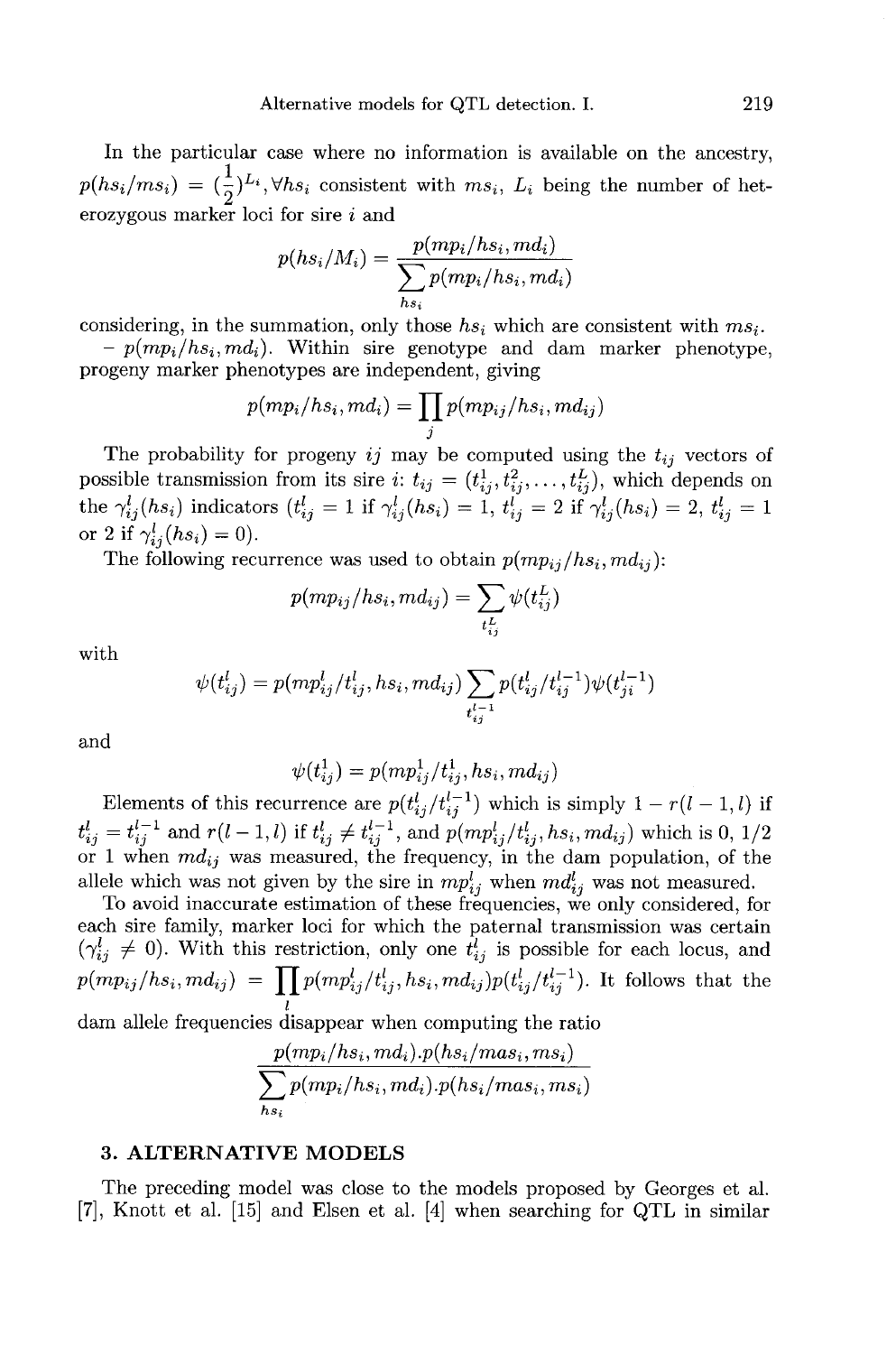populations. In related papers [8, 19, 21] alternatives to this model will be explored, dealing with the computation of genotype probabilities, the choice of the genetic model and the study of mixed half- and full-sib families. After a brief description of these extensions, a numerical application will illustrate their properties.

# 3.1. Rationale for the alternatives studied

#### 3.1.1. Sire genotype estimates

In the full model described above, all possible genotypes for the sire  $i$  were successively considered, the likelihood  $\Lambda_i$  being a weighted sum of likelihoods conditional on these genotypes  $hs_i$ . This may be very time consuming for large linkage groups, since a maximum of  $2^L$  sire genotypes is possible. Another option could be to limit the explored sire genotypes to the most probable one<br>a priori, comparing the  $p(h_{s}/M_i)$ . In Knott et al. [15], only the most probable In the full model described above, all possible genotypes for the sire *i* were<br>successively considered, the likelihood  $\Lambda_i$  being a weighted sum of likelihoods<br>conditional on these genotypes  $hs_i$ . This may be very time sire genotype was considered, its probability being estimated in a simplified way. Alternatively, the sire genotype could itself be considered as a variable to be optimized as are the means and variances. In our application, the genotype  $hs_i$  should be attributed to sire i if

$$
\widetilde{hs_i} = \text{Argmax}_{hs_i} \left( \prod_{j=1}^{n_i} \sum_{q=1}^2 p(d_{ij}^x = q/hs_i, M_i) f(yp_{ij}/d_{ij}^x) \right)
$$

This is the way mixtures are considered in the classification likelihood approach [20]: no credit is given to prior information on sire genotypes (a position which could be justified by a lack of credibility of needed hypotheses concerning for instance linkage equilibrium between marker loci).

Not to be so extreme, we suggest considering only the most a priori probable genotype  $hs_i$  in this optimization of  $\Lambda_i$  in  $hs_i$  (practically, to restrict the domain of  $hs_i$  to genotypes with  $prob(hs_i/M_i)$  higher than a minimum value).

Finally, an intermediate solution could be the maximization of the joint likelihood of sire genotype  $hs_i$  and observations  $yp_{ii}$ :

$$
\prod_{i} p(hs_i/M_i) \prod_{j=1}^{n_i} \sum_{q=1}^{2} p(d_{ij}^x = q/hs_i, M_i) f(yp_{ij}/d_{ij}^x)
$$

These options were compared by Mangin et al. [21].

#### 3.1.2. Linear approximation of the likelihood

Within sire genotype, the offspring trait distribution was described as a mixture of normal distributions, weighted by the transmission probabilities  $p(d_{ij}^x = q/hs_i, M_i)$ . For relatively small QTL effect, differences in the means of these normal distributions are not expected to be high, and linearization has been suggested. It is supposed that  $\sum_{q=1}^{2} p(d_{ij}^{x} = q/hs_i, M_i) \phi(yp_{ij}; \mu_i^{xq}, \sigma_e^2)$  is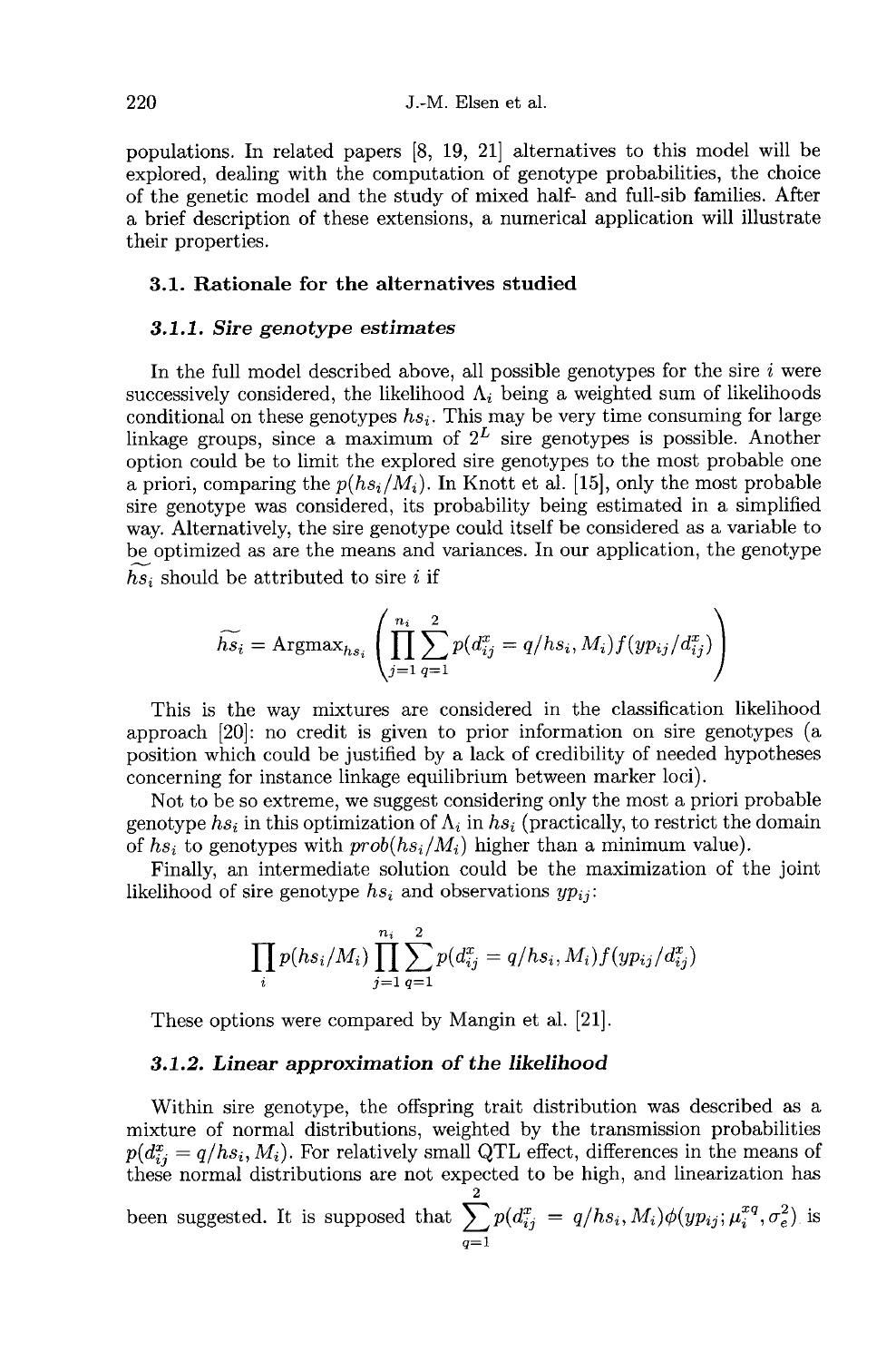2 Alternative models for QTL detection. 1. 221<br>
close to  $\phi(yp_{ij}; \sum_{q=1}^{2} p(d_{ij}^x = q/hs_i, M_i)\mu_i^{xq}, \sigma_e^2)$ . The efficiency of this linearization has been studied by Mangin et al. [21].

## 3.1.3. Modelling QTL allele distribution

In the basic model, all sires are assumed to be heterozygous for a QTL In the basic model, all sires are assumed to be heterozygous for a QTL at location x, with trait means in the daughter  $\mu_i^{xd_{ij}^x}$  depending on the  $d_{ij}^x$  allele received from her sire. Twice the number of sire means estimated. Two different genetic hypotheses were studied by Goffinet et al. [8] in which the QTL effect was considered to be random.

The first modelling assumed that the QTL effect is normally distributed The first modelling assumed that the QTL effect is normally distributed  $\mathcal{N}(0, \sigma_a^2)$ , with only one parameter  $(\sigma_a^2)$  being estimated, potentially increasing the QTL detection power. This global approach to the sire probably more justified when the number of sire families is high, since the sample of sire families is representative of the whole population of sires.

The second modelling assumed that two alleles only are segregating at the QTL. This situation is often hypothesized when testing for the existence of a major gene (e.g. [5]). The most important feature of this modelling is the across-family estimation of the QTL allele effects, which makes maximization of the likelihood more complex  $(\Lambda_i)$  are no longer independent) but increases the power of the test in some cases.

## 3.1.4. Heteroskedasticity

There are different arguments in favour of non-equality of within QTL variance  $(\sigma_e^2)$  between families. The most important is probably the nonidentity of allele distributions at other QTLs than the tested one, in particular if some of them have major effects on the trait. To increase the robustness of the method, a heteroskedastic model was studied by Goffinet et al.  $[8]$ , considering within-sire family variances  $\sigma_{ei}^2$ .

# 3.1.5. Full-sib families

As already mentioned, the generalization of our approach to populations mixing half- and full-sib families was proposed by Le Roy et al. [19]. In their modelling, the global population is a set of independent sire families, each sire being mated to independent dams having more than one progeny. This is a simple representation of populations used for QTL detection in pigs [1].

## 3.2. Example

QTLMAP, a program written in FORTRAN, considers all the previous alternatives. It is available on request. Inputs for this program include pedigree information, marker and quantitative genotypes of studied half- or full-sib families of the population, and the marker map assumed to be perfectly known from previous analyses. Outputs are basic statistics on the case studied, profile likelihoods along the explored linkage groups for different options concerning the hypotheses, as described above.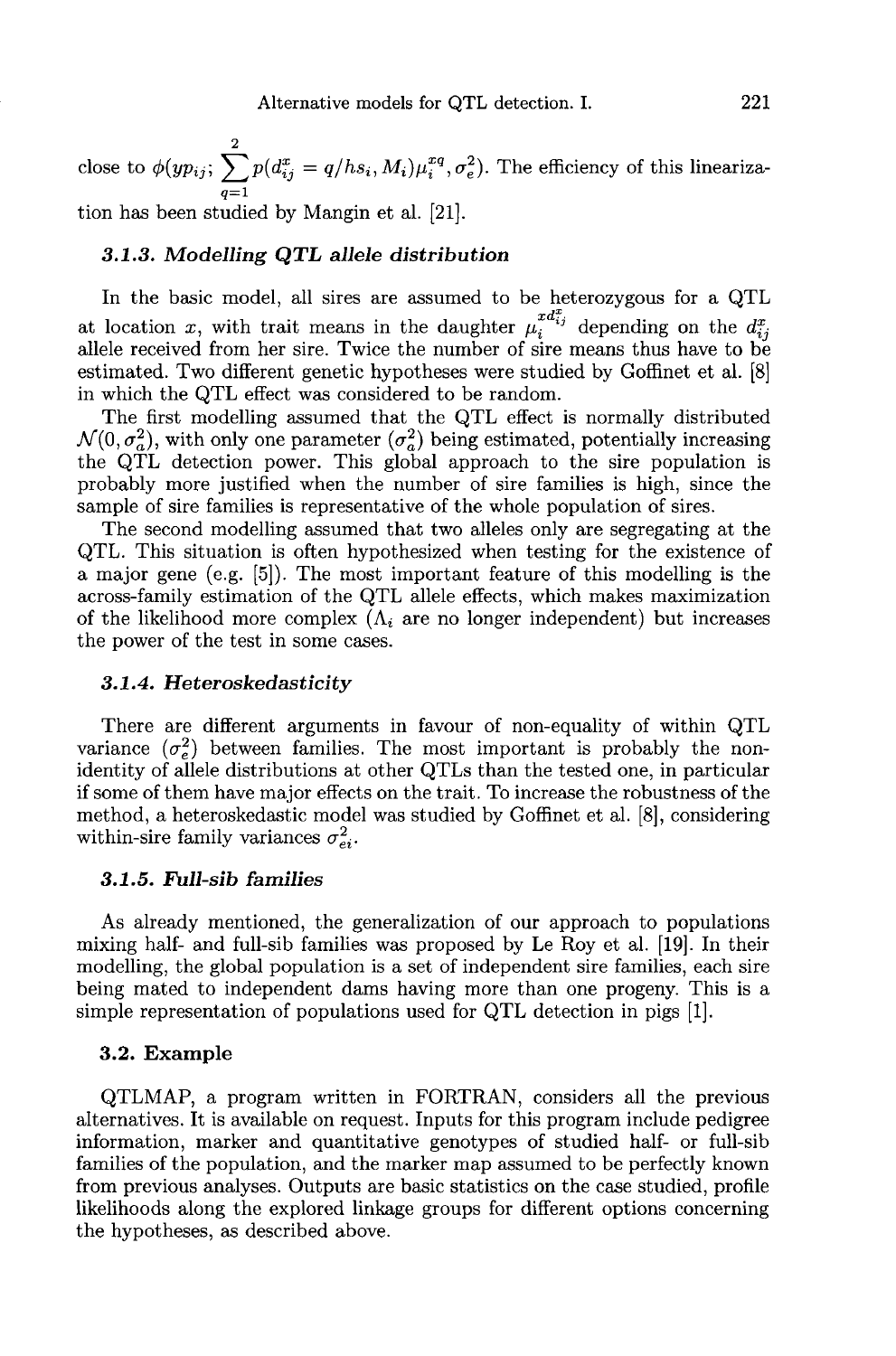As an illustration, here are the results of a study organized within the framework of a European network (CT940508) and discussed during two international seminars on QTL detection methods (workshops hold in Liege and Nouzilly in 1996 and the 1996 ISAG meeting, respectively). A summary of the last meeting was published by Bovenhuis et al. [2].

The granddaughter design for QTL detection in dairy cattle consisted of 20 sire families. The linkage group comprised nine marker loci from the bovine chromosome 6, located at positions 0, 13, 20, 31, 41, 52, 54, 58 and 95 cM. Ten sets of quantitative phenotypes were given, five being simulated, five corresponding to real data collected in the granddaughter design. A detailed description of the data is given by Spelman et al. [25]. An example of analysis is shown in figure 1 for trait 4, using different options of our software. In all these options the only sire genotype considered is the most probable a priori, from  $p(hs_i/M_i)$ . Option 1 is based on a prior normal distribution of the QTL effect while in other options within-sire QTL effects  $(\alpha_i^x)$  are estimated without prior information on their distribution. Option 2 is based on the full within  $hs_i$ likelihood but other options considered the linear approximation. The within QTL variance is unique in options 2 and 4, and depends on the sire in options 1 and 3. The low values of the option 1 likelihood ratio test are linked to the limited number of QTL effects  $(1; \sigma_a^x)$  versus 20:  $\alpha_i^x$  estimated in this case. The likelihood profiles suggest a QTL between markers 6 and 9 in the linear versions, with flat, non-informative, tails. The non-linear version behaves quite differently with a shift of the maximum towards the right side (between markers 8 and 9) of the linkage group and bumps at the extremities.



Figure 1. Profile likelihoods for four of the methods studied. 1: Linear, heteroskedastic, normal prior for the QTL effects; 2: non-linear, homoskedastic, no prior; 3: linear, heteroskedastic, no prior; 4: linear, homoskedastic, no prior.

# 4. CONCLUSION

The main features of the models and test statistics we compared have been discussed in this introduction. The companion papers  $[8, 19, 21]$  relate to these comparisons in detail. Our approach, and its corresponding software, have limitations which should be overcome in the future.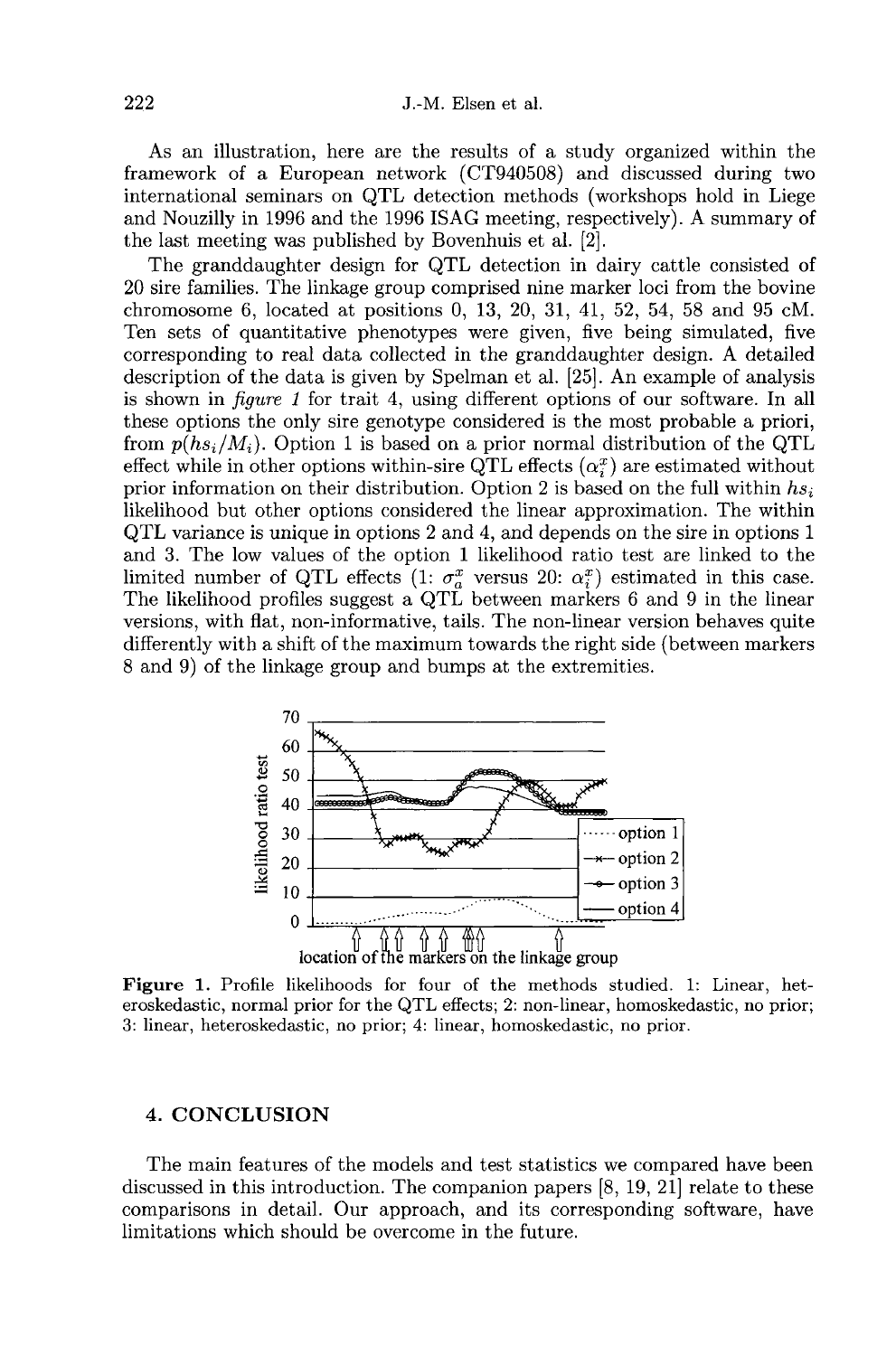Parents (sires, dams and possibly grandparents) were assumed to be unrelated. This may not be essential since the QTL detection is mostly based on within-family analyses. However, this could cause some loss of power for the test and of precision for parameter estimation, in particular when considering a distribution for the QTL effects. Grignola et al. [9] for instance accounted for such genetic relationships between parents in their modelling. A numerical comparison of these descriptions is necessary.

Our model is parametric, assuming normality of the penetrance function. This is probably general, but could be invalid when a major QTL is segregating independently of the studied linkage group or when the trait is clearly nonnormal (discrete or all-or-none trait). A non-parametric approach was proposed by Kruglyak and Lander [16] and was generalized by Coppieters et al. [3] with an application to the set of data we used here. It might be helpful to merge its characteristics with the genetic part of our model.

We have not used all the information on marker allele transmission: only unambiguous segregation information was included in our likelihood. A more exhaustive use of this information has been proposed, using Monte Carlo Markov chain [26]. Such an approach is very computationally demanding and, again, a numerical comparison of test power and estimation precision should be made to assess the respective usefulness of both approaches.

#### ACKNOWLEDGEMENTS

The authors acknowledge the financial support from the European Human Capital and Mobility fund (CT940508) and thank J.A.M. van Arendonk, P. Baret, M. Georges, W. Coppieters and W.G. Hill for providing the data for our numerical illustration.

#### REFERENCES

[1] Andersson L., Haley C.S., Ellegren H., Knott S.A., Johansson M. et al., Genetic mapping of quantitative trait loci for growth and fatness in pigs, Science 263 (1994) 1771-1774.

[2] Bovenhuis H., Van Arendonk J.A.M., Davis G., Elsen J.M., Haley C.S., Hill W.G., Baret P.V., Hetzel J., Nicholas F.W., Detection and mapping of quantitative trait loci in farm animals, Livest. Prod. Sci. 52 (1997) 135-144.

[3] Coppieters W., Kvasz A., Farnir F., Arranz J.J., Grisart B., Mackinnon M., Georges M., A Rank-based nonparametric method for mapping quantitative trait loci in outbred half-sib pedigrees: application to milk production in a granddaughter design, Genetics 149 (1999) 1547-1555.

[4] Elsen J.M., Knott S.A., Le Roy P., Haley C.S., Comparison between some approximate maximum likehood methods for quantitative trait locus detection in progeny test designs, Theor. Appl. Genet. 95 (1997) 236-245.

[5] Elston R.C., Segregation analysis, in: Mielke J.H., Crawford M.H. (eds.), Current Developments in Anthropological Genetics, Plenum Publishing Corporation, New York, 1980, pp. 327-354.

[6] Falconer D.S., Mackay T.F.C, Introduction to Quantitative Genetics, Long- man, New York, 1996.

[7] Georges M., Nielsen D., Mackinnon M., Mishra A,. Okimoto R., Pasquino A.T., Sargeant L.S., Sorensen A., Steele M.R., Zhao X., Womack J.E., Hoeschele